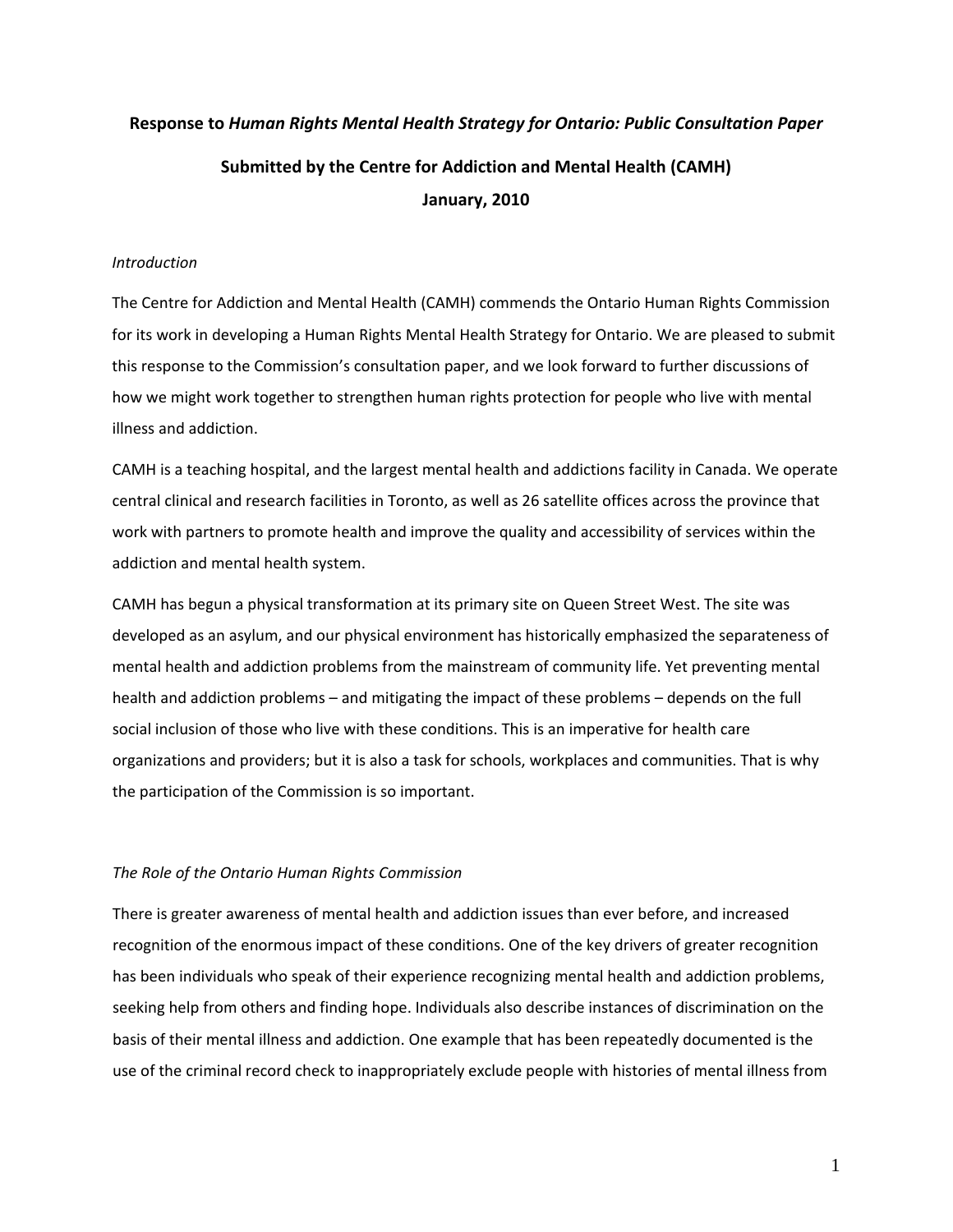some jobs and volunteer opportunities. Legal protections against discrimination such as this must be strong and effective.

The legislative change to the human rights regime in Ontario presents an opportunity to go further. As noted in the Commission's Public Consultation Paper, $<sup>1</sup>$  $<sup>1</sup>$  $<sup>1</sup>$  the Commission's mandate now includes such</sup> functions as "developing and conducting programs of public information and education" and "reporting on the state of human rights in Ontario." The Commission has a key role to play in documenting the extent to which our society excludes people with mental illness and addiction, and using this information to propose public policy measures that promote social inclusion.

**CAMH proposes that the Commission develop a series of indicators that document the social exclusion of Ontarians with mental illness and addiction.** CAMH would be pleased to work with the Commission and others – most importantly, people with mental health and addiction problems – in developing these indicators. Although there are many other areas of social exclusion that affect people's lives, we propose two areas where exclusion has particularly serious consequences.

#### *1. Labour Market Participation*

There are two dimensions to the issue of labour market participation.

a) Stigma and discrimination in workplaces plays a role in intensifying social exclusion and isolation. The Commission's consultation paper notes that "most people alleging discrimination based on a mental health disability complained about actions taken by their employers." Labour market participation has been consistently proven to reduce the impact of mental illness, across a range of measures. Access to work improves social and cognitive abilities, enhances quality of life, reduces hospital admissions and health care costs, and improves self-esteem.<sup>[2](#page-3-1)</sup> Most importantly, participating in the workforce is key to reducing poverty. Yet the vast majority of people with serious mental health problems are unemployed.<sup>3</sup>

b) Disability pensions that foster exclusion are the second dimension of workplace exclusion. In Ontario, most people with serious mental illness rely on Ontario Disability Support Program and/or Canada Pension Plan ‐ Disability. While these programs have made efforts to be more facilitative of return to work their structure and administration often keep people out of work. These problems range from a lack of coordination between the programs (many consumers are on split pensions) to administrative practices that make working a risky venture.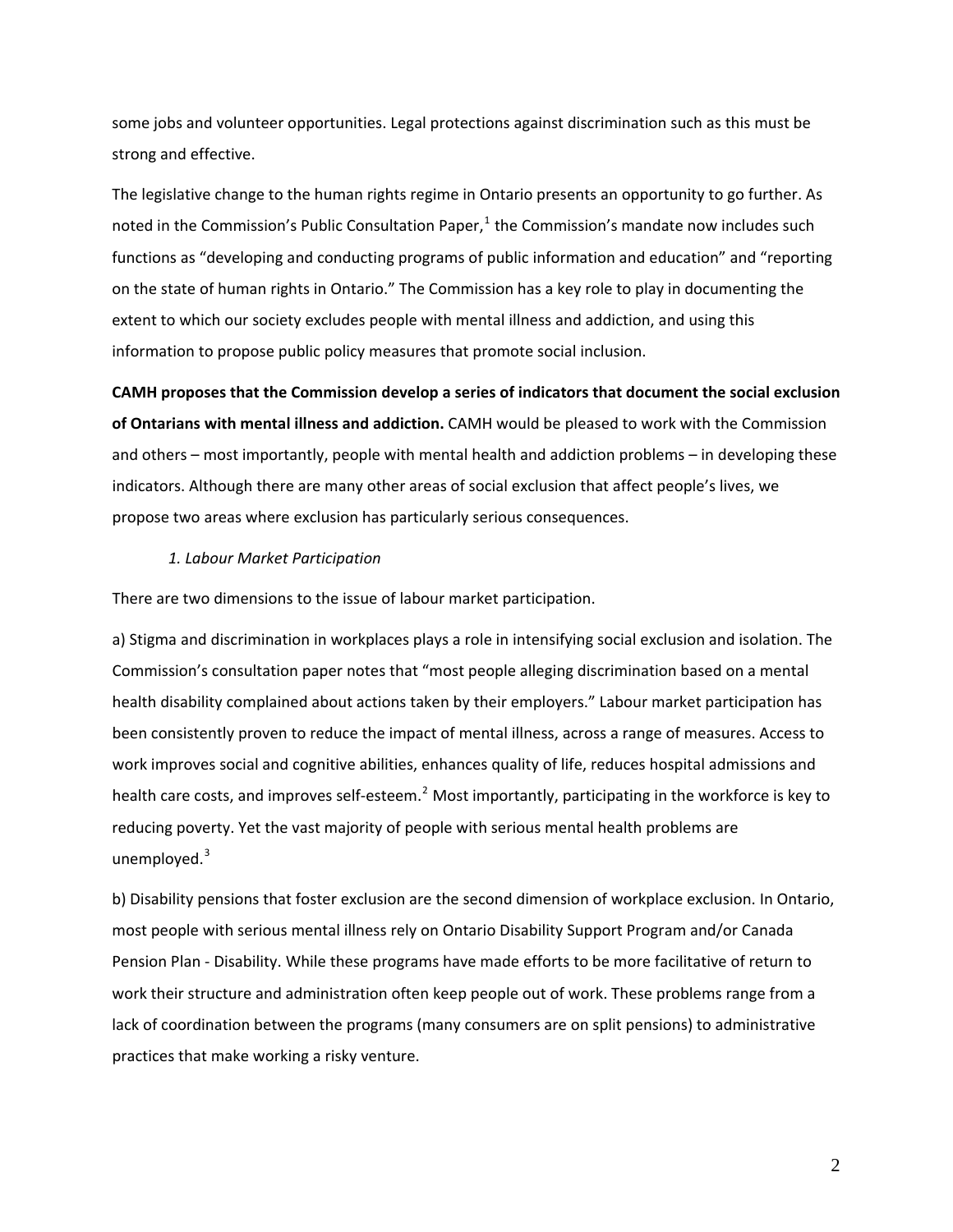The Commission can play a key role in documenting the social exclusion of Ontario's workplaces. Su ch data can also be used to inspire change that might include greater education and information of employers, increased awareness about the nature of workplace accommodation, greater access to education and employment supports, and policy changes regarding the treatment of earned income by social assistance programs. Increasing the workforce participation rate of those with mental health an d addiction problems must be a critical element of the Poverty Reduction Strategy, and the Commission can play a role in documenting the problem and providing data to be used to evaluate interventions.

## *2. Access to primary care*

severe mental health and addiction issues who have existing co-morbid diseases and physical conditions are not adequately cared for. Inadequate access to primary care – and to specialized care requiring For many years the poor physical health of people with serious mental illness and chronic addictions has been a significant concern. Poor physical health is rooted in poor housing and nutrition, high rates of smoking, and the effect of some psychiatric medication. But there is also evidence that patients with referral from primary care – is a big part of this problem.

bypass graft surgery.<sup>4</sup> Additionally, it is estimated that 35% of individuals with serious mental disorders have at least one undiagnosed medical disorder,<sup>5</sup> and the cancer death rate is 65% higher among the mentally ill.<sup>6</sup> According to a 2007 study, patients with severe mental illness who experience a heart attack are significantly less likely than the general population to receive drug therapies of proven benefit, are less likely to undergo cardiac catheterizations and receive emergency angioplasties or coronary artery

Ontarians living with a serious mental illness or addiction who do not have access to primary care. This information could be used to develop strategies that might promote models of care that would improve the care delivered to these patients, and make significant improvement to their physical health. In its public consultation draft the Commission noted the reluctance of some physicians to provide service to those with mental illness and addictions. The Commission could report on the percentage of

# Conclusion

In both cases we see the value of systematic and public reporting on these two issues. The Commission We have identified two areas of critical importance to people with mental health and addictions issues.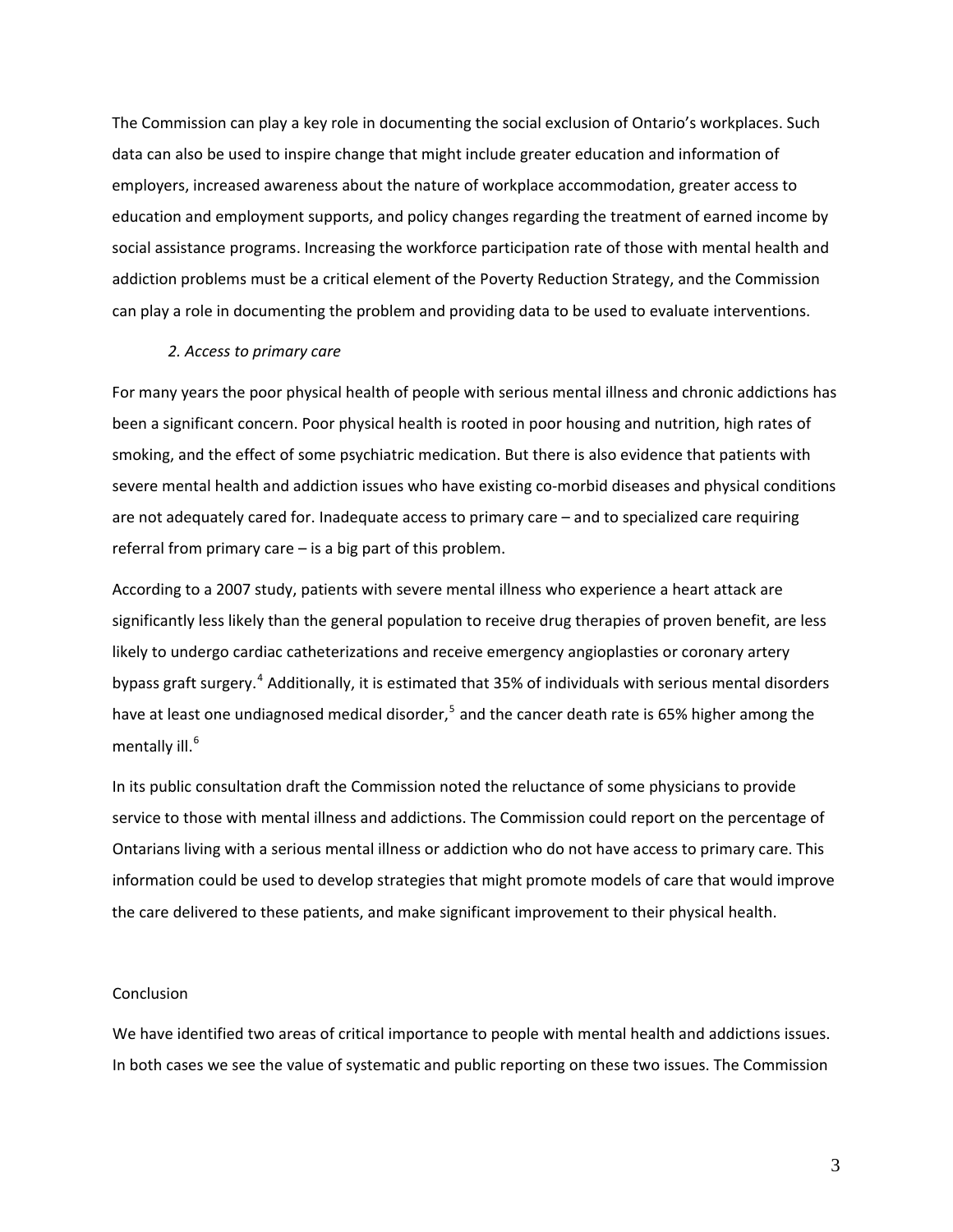<span id="page-3-1"></span>could lead in the documentation of these patterns of social exclusion and ensure that the information is put in the right hands to generate positive public policy changes.

the Commission with a paper on racial discrimination on mental health. The paper documented both the contribution of racial discrimination to poor mental health, as well as the impact of race on a person's treatment by mental health providers, and the mental health system. The paper noted the startling lack The two issues above are certainly not meant to be an exhaustive list. There are many other areas where the Commission could play this role. We agree that analysis of the intersection of mental health with other Ontario Human Rights Code grounds for discrimination is critical. In 2004, CAMH presented of Canadian research on these issues relative to other jurisdictions– an area that the Commission may wish to consider in the context of its new role.

inclusion indicators that might act as a catalyst for public policy and other changes to strengthen efforts to promote the full participation of those with mental illness and addiction in all sectors and settings. CAMH would be pleased to work with the Commission in developing a comprehensive set of social

For more information on this submission and on CAMH's work on the social determinants of health, please contact:

barney\_savage@camh.net Barney Savage Director of Public Policy 416 535‐8501, ext. 2129

<span id="page-3-0"></span>John Trainor Director, Community Support and Research Unit 416 535‐8501, ext. 2071 john\_trainor@camh.net

 $\overline{a}$ 

<sup>&</sup>lt;sup>1</sup> Ontario Human Rights Commission (2009). Human Rights Mental Health Strategy: Public Consultation Paper ISBN: 978-1-4435-1677-8

<sup>&</sup>lt;sup>2</sup> Centre for Addiction and Mental Health (CAMH), Canadian Mental Health Association (CMHA), Ontario (2010). Employment and Education for People with Mental Illness: Discussion paper

 $3$  Ibid.